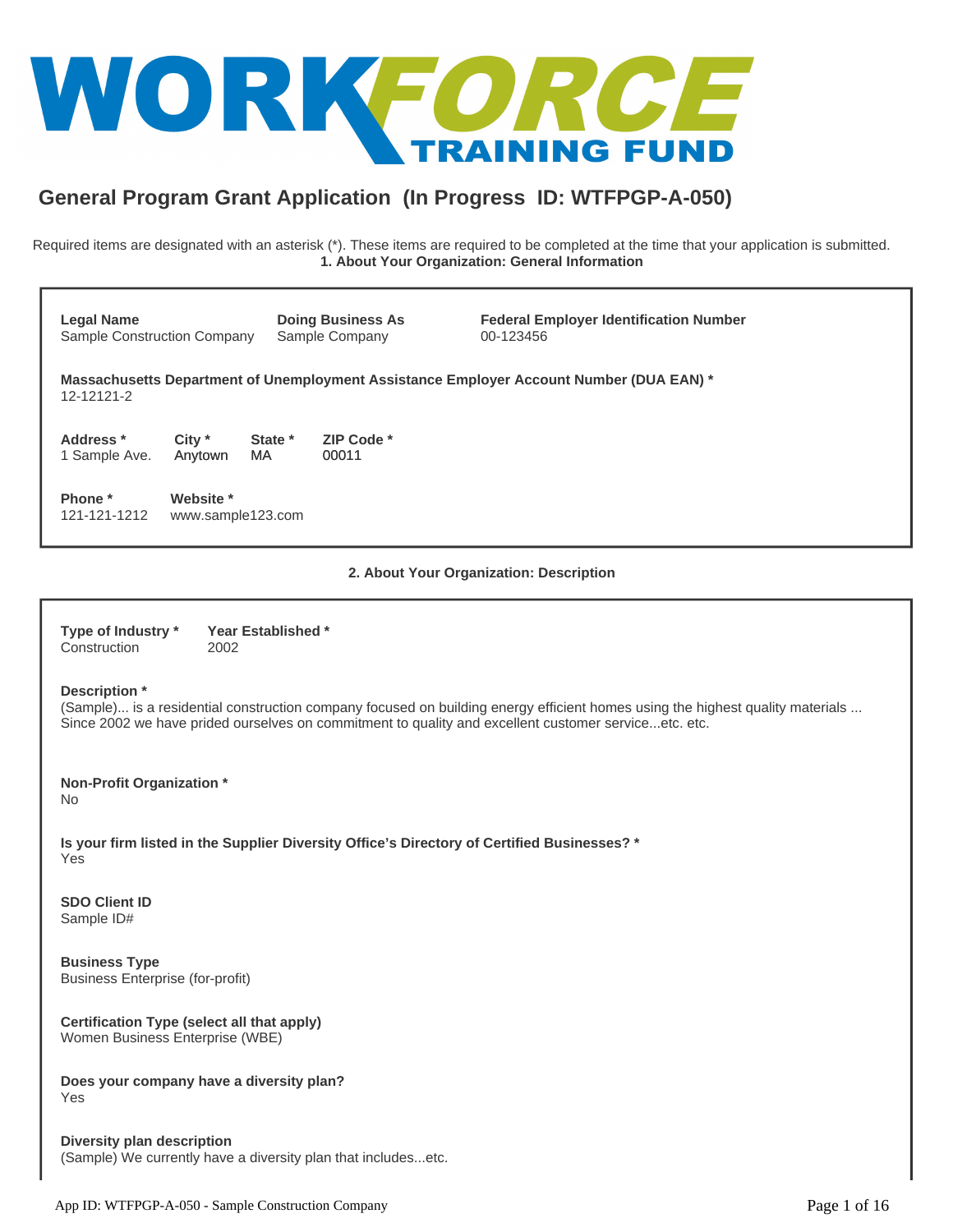| Does your company have a supplier diversity plan?<br>No.                                                 |                                                      |  |  |  |  |  |  |
|----------------------------------------------------------------------------------------------------------|------------------------------------------------------|--|--|--|--|--|--|
| Supplier diversity plan description                                                                      |                                                      |  |  |  |  |  |  |
| 4                                                                                                        | How many Board members does your company have?       |  |  |  |  |  |  |
| How many Board members are non-white?<br>1                                                               | Percentage of Board members who are non-white<br>25% |  |  |  |  |  |  |
| How many Board members are female?<br>Percentage of Board members who are female<br>$\mathcal{P}$<br>50% |                                                      |  |  |  |  |  |  |
| How many senior managers (i.e., VP level or above) does your company have?                               |                                                      |  |  |  |  |  |  |

App ID: WTFPGP-A-050 - Sample Construction Company Page 2 of 16

5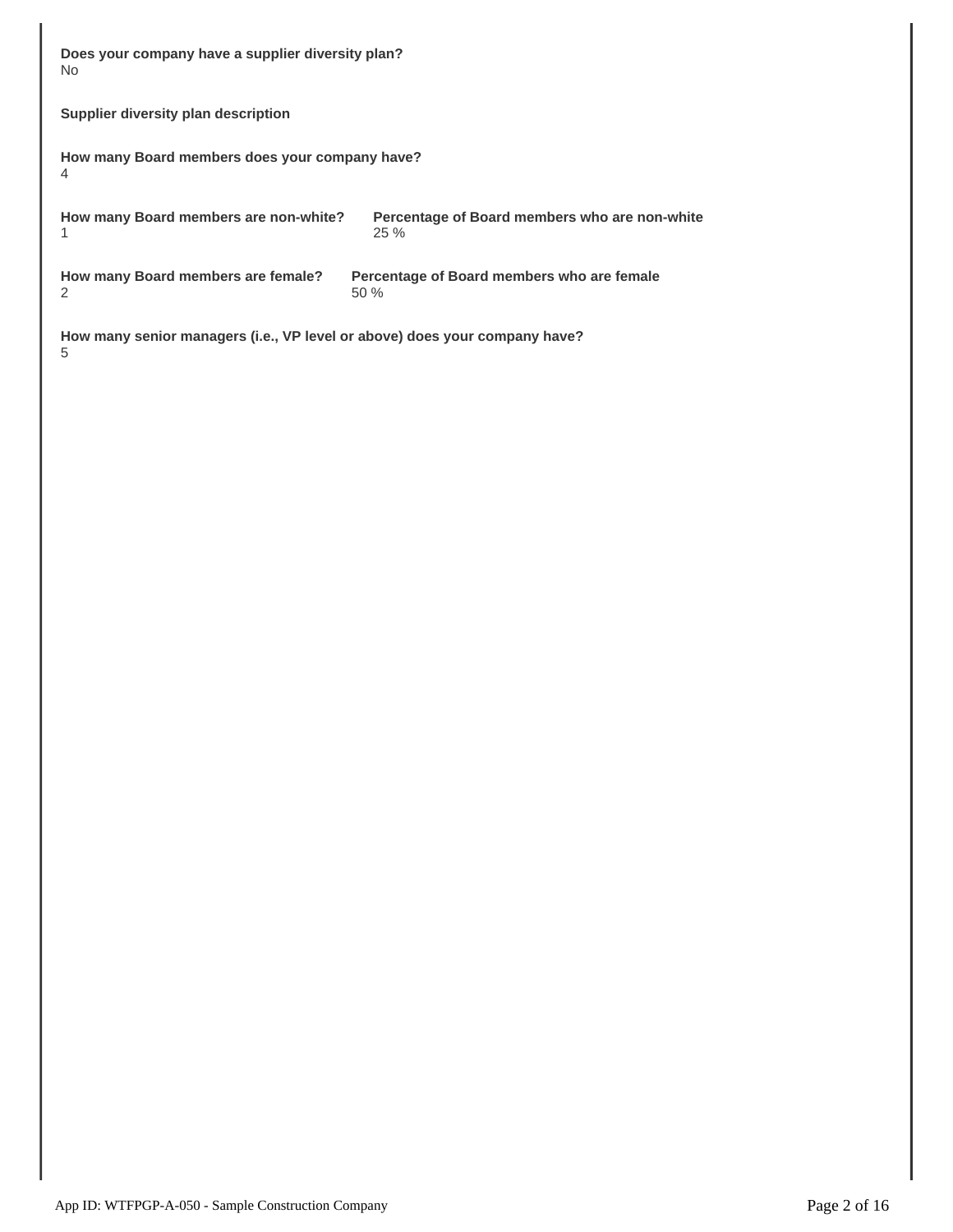**How many senior managers (i.e., VP level or above) are non-white?** 2

> **% of senior managers who are female** 40 %

40 %

**How many senior managers (i.e., VP level or above) are female?** 2

**Do You Have a Parent Company? \*** No

**% of senior managers who are non-white**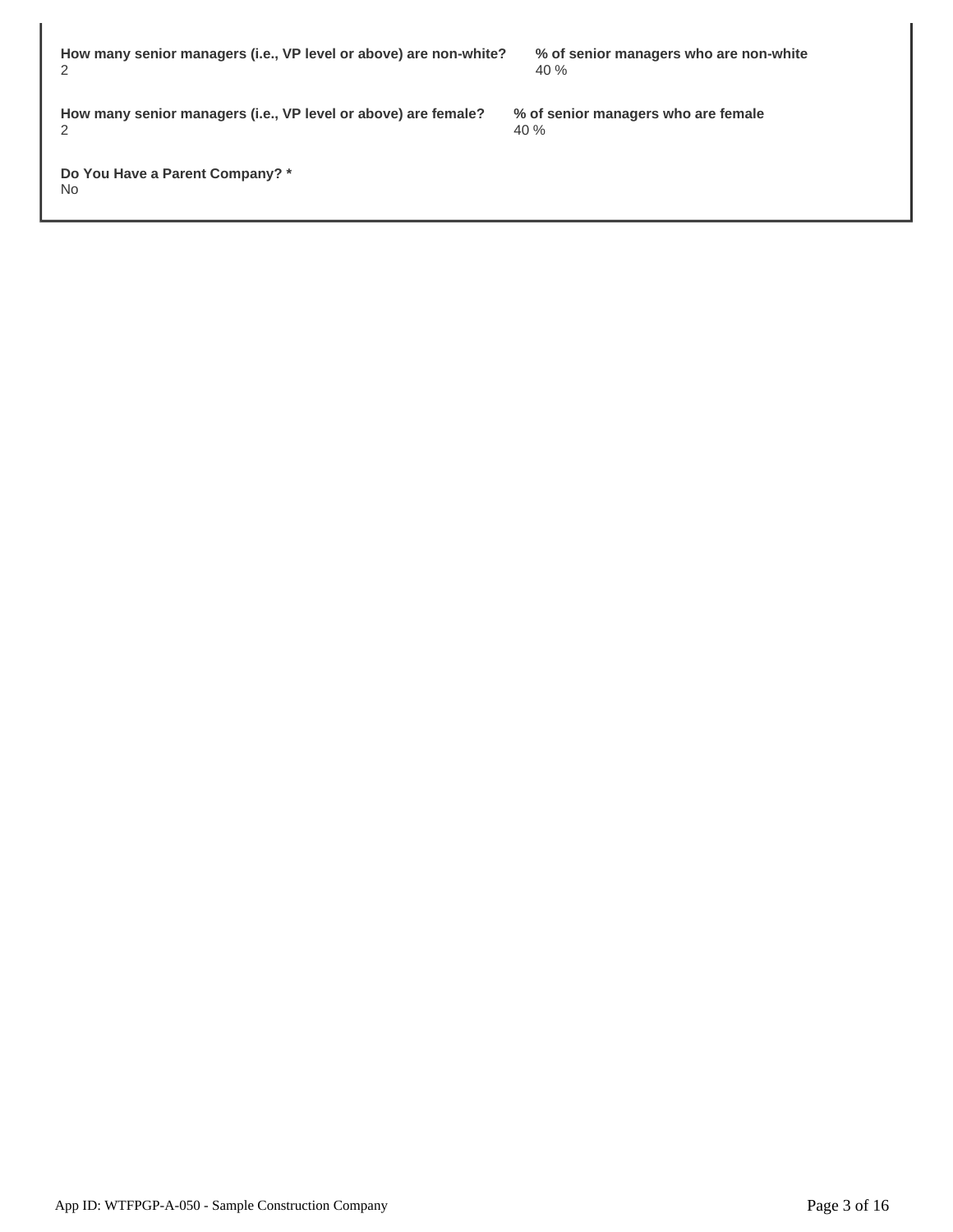| Massachusetts *<br>World Wide * (including MA)                                                                                                                                                                                                                                                                                                                                                                                                                                                                                                                                   | # Full-Time Employees + # Part-Time Employees = Total Employees<br>100<br>100 | $+ 0$<br>$+ 0$ |                                             | $= 100$<br>$= 100$           |                                                                     |                  |                                                                        |
|----------------------------------------------------------------------------------------------------------------------------------------------------------------------------------------------------------------------------------------------------------------------------------------------------------------------------------------------------------------------------------------------------------------------------------------------------------------------------------------------------------------------------------------------------------------------------------|-------------------------------------------------------------------------------|----------------|---------------------------------------------|------------------------------|---------------------------------------------------------------------|------------------|------------------------------------------------------------------------|
| <b>Workforce Race, Ethnicity, and Gender</b><br>The Workforce Race, Ethnicity, and Gender section is optional, but requested. If your company submitted a Form EEO-1 to the<br>U.S. Equal Employment Opportunity Commission (EEOC), enter the totals for the most recent reporting year from Section D -<br>EMPLOYMENT DATA, line 10: Total. Please upload a copy of your Form EEO-1 in the Attachments section at the end of this<br>application. If you do not have a recent EEO-1, enter the Massachusetts totals for each category below based on your company's<br>records. |                                                                               |                |                                             |                              |                                                                     |                  |                                                                        |
| For definitions of race, ethnicity, and gender categories in the table below, follow this link to the EEOC website (Appendix section 4,<br>approximately 2/3 of the way down the page).                                                                                                                                                                                                                                                                                                                                                                                          |                                                                               |                |                                             |                              |                                                                     |                  |                                                                        |
| Are you entering the data below from your company's EEO-1 form?<br><b>No</b>                                                                                                                                                                                                                                                                                                                                                                                                                                                                                                     |                                                                               |                |                                             |                              |                                                                     |                  |                                                                        |
| <b>Hispanic or Latino</b>                                                                                                                                                                                                                                                                                                                                                                                                                                                                                                                                                        |                                                                               |                |                                             | A                            | Male<br>6                                                           | B                | Female<br>6                                                            |
| <b>Not Hispanic or Latino</b><br>White<br><b>Black or African American</b><br>Native Hawaiian or Other Pacific Islander<br>Asian<br>American Indian or Alaska Native<br>Two or More Races                                                                                                                                                                                                                                                                                                                                                                                        |                                                                               |                |                                             | C<br>D<br>E<br>F.<br>G<br>H. | 35<br>$\overline{4}$<br>$\Omega$<br>2<br>$\Omega$<br>$\overline{1}$ | J<br>L<br>M<br>N | 36<br>5<br>$K \quad 0$<br>$\overline{4}$<br>$\Omega$<br>$\overline{1}$ |
| <b>Total Employees</b>                                                                                                                                                                                                                                                                                                                                                                                                                                                                                                                                                           |                                                                               |                |                                             |                              | 100.00                                                              |                  |                                                                        |
| Has your company experienced any lay-offs in Massachusetts in the past two years? *<br>No.<br>What is the net job growth/reduction in Massachusetts over the past two years? *<br>(Sample) We have added two new full time jobs in the past two years                                                                                                                                                                                                                                                                                                                            |                                                                               |                |                                             |                              |                                                                     |                  |                                                                        |
|                                                                                                                                                                                                                                                                                                                                                                                                                                                                                                                                                                                  |                                                                               |                | 4. About Your Organization: Primary Contact |                              |                                                                     |                  |                                                                        |

**Name \*** Joan Doe Title \* President Phone \* 617-555-1212 Phone Ext. Email joan@example.com

# **5. About Your Application: Prior Grant Information**

**Is this a resubmission of a previous grant application that was not approved? \*** No

**Has your organization received a training grant from the Massachusetts Workforce Training Fund General Program in the last five years? \*** No

## **6. About Your Application: Consortium Partners**

Not A Consortium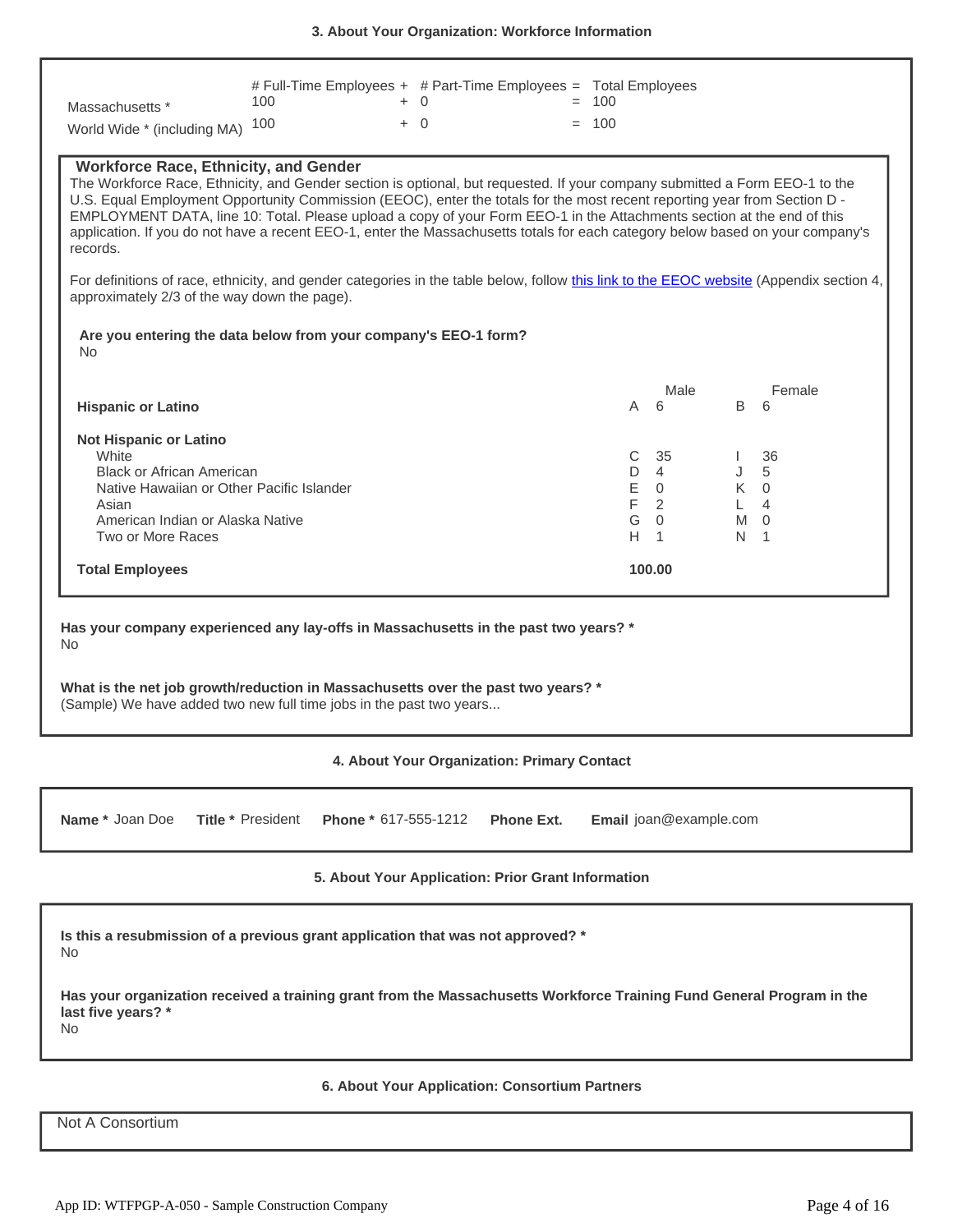### **Training Plan Summary:**

(Sample)...The training plan includes Project Management, Presentation skills, and Customer Service training ...

#### **Objective: \* What are the business problems or opportunities to be addressed by training?**

(Sample)...The demand for eco-friendly housing has grown (x)% over the past ten years, and although we are growing, we are failing to meet on-time completion goals for projects. Our Project Managers are not accurately projecting timeline and costs on new builds...This has led to several problems..... 1.) Lower profit margins 2.) Customer complaints about projects running late and over budget 3.) Managers are "putting out fires" with existing projects instead of out meeting with new clients...etc.

#### **How did you assess your training needs?**

(Sample) We surveyed customers, suppliers, subcontractors...Compiled results from annual performance reviews...Sent a survey to employees...Onsite assessment by consultants...etc.

**Have you sufficiently considered the English language proficiency and Adult Basic Education levels of trainees? \*** Yes

**In what ways were trainees involved in the development of the proposed training plan? \*** (Sample) Survey of employees...Participation in onsite assessment by consultants...Held a focus group with employees and supervisors on proposed plan...etc.

#### **Describe your company's on-going training activities and explain how the proposed training is different from, and will enhance, rather than replace those activities:**

(Sample) We have an annual training budget of \$X...The company's ongoing training includes...Safety training...New hire loading...Technical skills training on new technology and materials...

**Describe your company's commitment to provide significant private investment in training after the grant has expired in order to sustain the newly developed capabilities resulting from this grant: \*** (Sample) After the grant we expect to provide...Project Management and Customer Service training for new hires (paid out of pocket)... etc.

# **8. Training Plan: Training Participants**

**Average Cost of Benefits (% of Wages) \*** 28%

**What is the total number of unduplicated trainees by category group? For consortium grant applications, please be sure to include all trainees from all partner employers. Please ensure all fields are filled out.**

|                                      | Total Unduplicated<br>Trainees * | Average Hourly<br>Wage * | + Cost of Benefits per<br>Hour * | $=$ Hourly<br>Average | # Below<br>\$17.35/hr * |
|--------------------------------------|----------------------------------|--------------------------|----------------------------------|-----------------------|-------------------------|
| Managers & Executives                | 8                                | \$45.00                  | \$12.60                          | \$57.60               | 0                       |
| Professional & Technical             | 0                                | \$0.00                   | \$0.00                           | \$0.00                | 0                       |
| Sales & Marketing                    | 4                                | \$28.00                  | \$7.84                           | \$35.84               | 0                       |
| Production/Construction              | 25                               | \$30.00                  | \$8.40                           | \$38.40               | 0                       |
| Service                              | 0                                | \$0.00                   | \$0.00                           | \$0.00                | 0                       |
| Administrative Support &<br>Clerical | 4                                | \$16.50                  | \$4.62                           | \$21.12               | 4                       |

**Total Unduplicated Trainees \*** 41

**Average Trainee Wage Expense (Including Benefits):** \$40.21

**Total Trainees Earning Less than \$17.35 Per Hour:** 4.00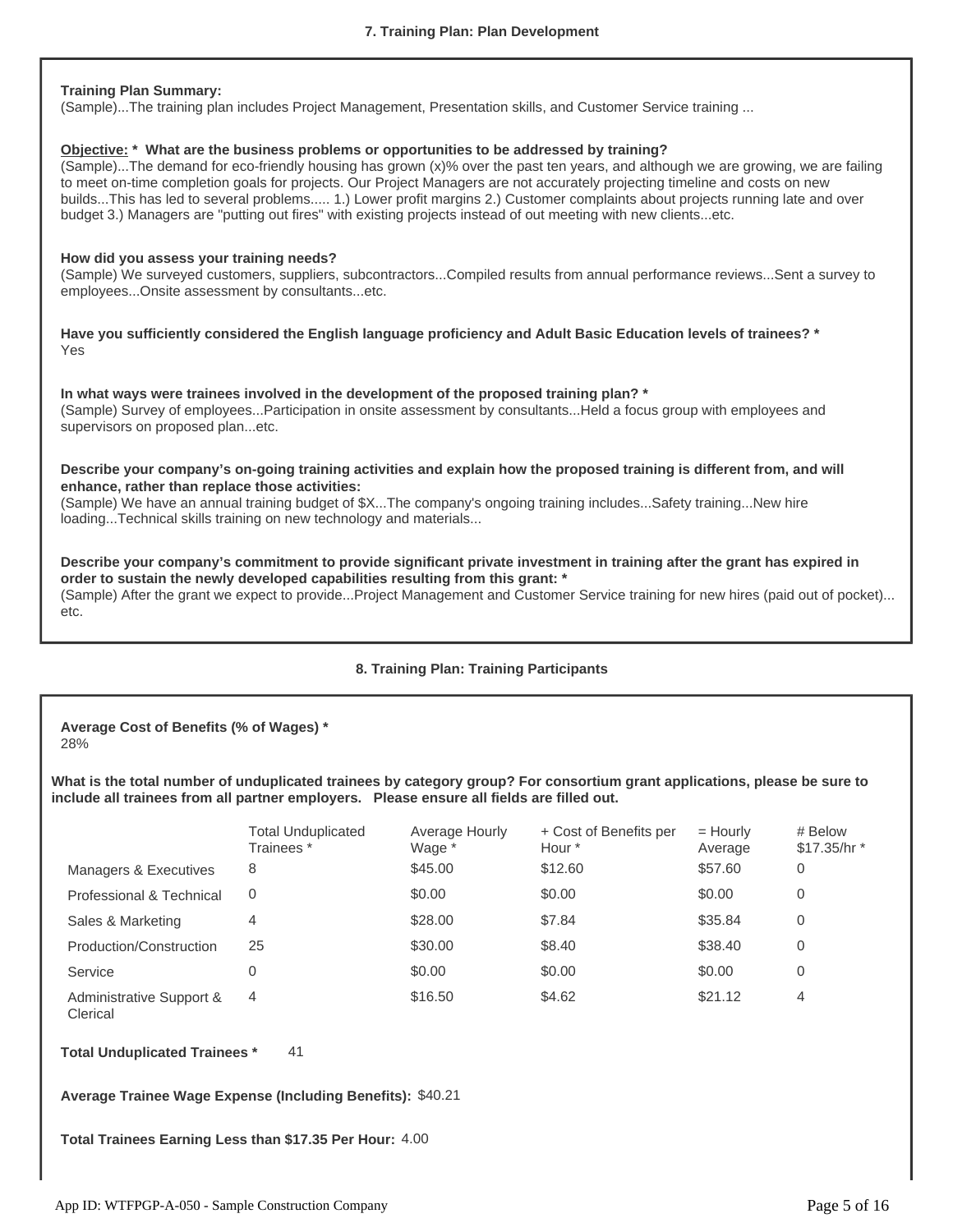**Are any trainees union members? \*** Yes **Union Name & Local # How many members of this union will participate in training? Union Name & Local # How many members of this union will participate in training?** Local XYZ Union 10

**9. Training Plan: Training Providers**

| <b>Provider Name</b><br><b>Provider Type</b><br>Third-party training provider<br>Sample XYZ Training Co.                                                                                            |  |  |  |  |  |  |
|-----------------------------------------------------------------------------------------------------------------------------------------------------------------------------------------------------|--|--|--|--|--|--|
| Address *<br>City $*$<br>State *<br>ZIP Code *<br>123 Sample Ave.<br>Anytown<br><b>Massachusetts</b><br>00000                                                                                       |  |  |  |  |  |  |
| Phone *<br>Phone Ext. *<br>Email *<br>Web Address *<br>617-555-5555<br>jt@sampletraining.com<br>SampleWebAdress.com                                                                                 |  |  |  |  |  |  |
| <b>Selection of Provider</b><br>We were referred to Sample XYZ because of their work with one of our subcontractorsWe solicited bids from 3 training providers for<br>each topic areaetc.           |  |  |  |  |  |  |
| <b>Qualifications of Provider</b><br>Sample XYZ specializes in Project Management and Customer Service for the construction business                                                                |  |  |  |  |  |  |
| Is this provider an SDO-certified vendor?<br>Yes                                                                                                                                                    |  |  |  |  |  |  |
| <b>SDO Client ID</b><br><b>Business Type</b><br><b>Certification Type (select all that apply)</b><br><b>XXXXXX</b><br><b>Business Enterprise (for-profit)</b><br>Minority Business Enterprise (MBE) |  |  |  |  |  |  |
| <b>Provider Name</b><br><b>Provider Type</b><br>Third-party training provider<br>Sample ABC Provider                                                                                                |  |  |  |  |  |  |
| Address *<br>City *<br>State *<br>ZIP Code *<br>123 Sample Circle<br>Anytown<br>Massachusetts<br>00011                                                                                              |  |  |  |  |  |  |
| Phone Ext. *<br>Phone *<br>Email *<br>Web Address *<br>617-999-9999<br>susansample@sampleabc.com<br>SampleABC.com                                                                                   |  |  |  |  |  |  |
| <b>Selection of Provider</b><br>We searched online and interviewed several trainers who specialize in Presentation Skills                                                                           |  |  |  |  |  |  |
| <b>Qualifications of Provider</b><br>Sample ABC has a strong track record of working withetc.                                                                                                       |  |  |  |  |  |  |
| Is this provider an SDO-certified vendor?                                                                                                                                                           |  |  |  |  |  |  |
|                                                                                                                                                                                                     |  |  |  |  |  |  |
| No.                                                                                                                                                                                                 |  |  |  |  |  |  |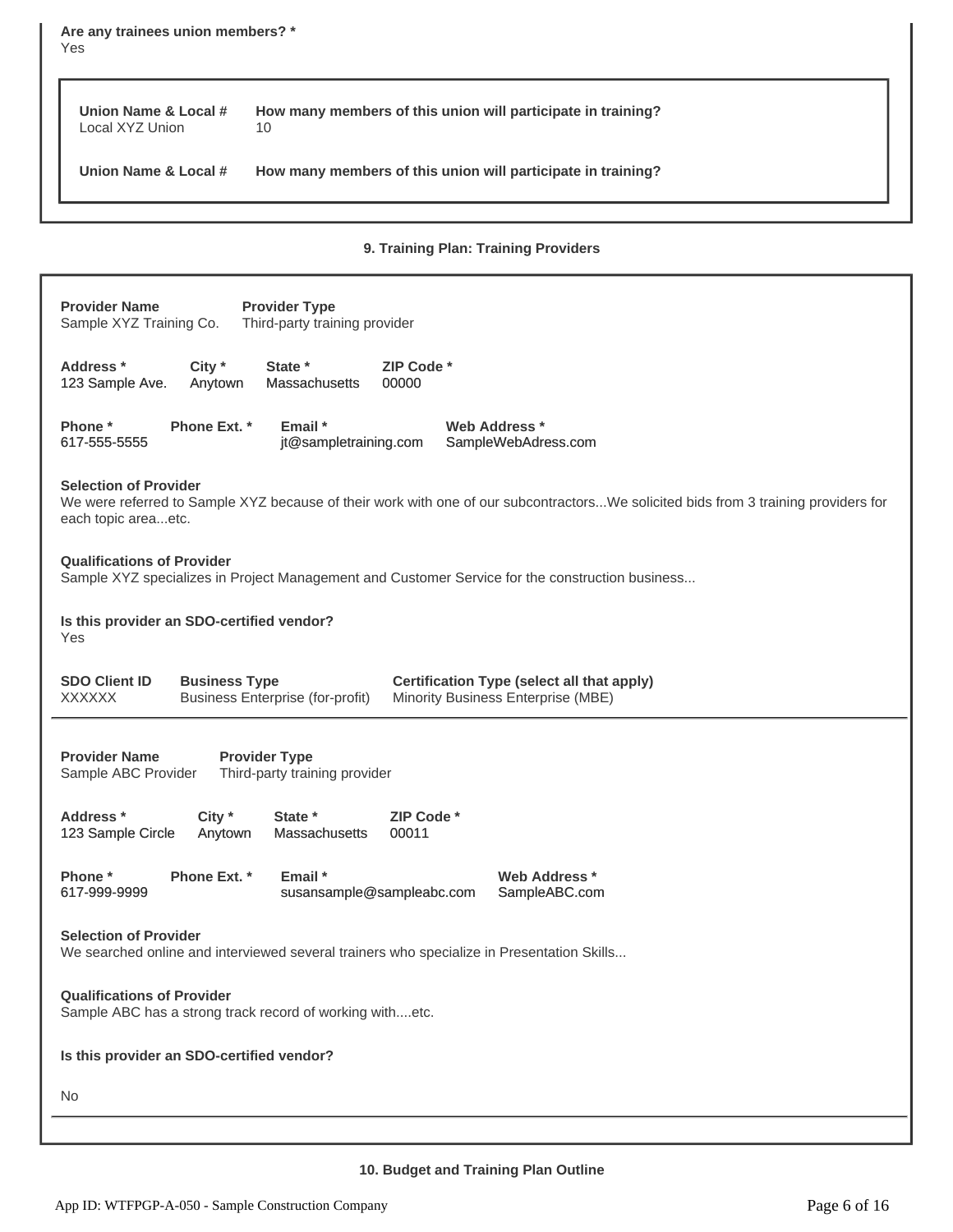| <b>Total Funds Requested for This Grant (Summary of All Modules and Courses)</b><br>This represents the total budget for your grant application. |                             |                                           |  |  |  |
|--------------------------------------------------------------------------------------------------------------------------------------------------|-----------------------------|-------------------------------------------|--|--|--|
| <b>Trainee Wages</b>                                                                                                                             | Grant Funds (\$)<br>\$ 0.00 | <b>Matching Funds (\$)</b><br>\$63,610.88 |  |  |  |
| <b>Course Materials</b>                                                                                                                          | \$1,500.00                  | \$ 0.00                                   |  |  |  |
| <b>Grant Management</b>                                                                                                                          | \$0.00                      | \$ 0.00                                   |  |  |  |
| <b>Cost of Instruction</b>                                                                                                                       | \$53,800.00                 | \$5,200.00                                |  |  |  |
| <b>Other</b>                                                                                                                                     | \$0.00                      | \$ 0.00                                   |  |  |  |
| <b>Total</b>                                                                                                                                     | \$55,300.00                 | \$68,810.88                               |  |  |  |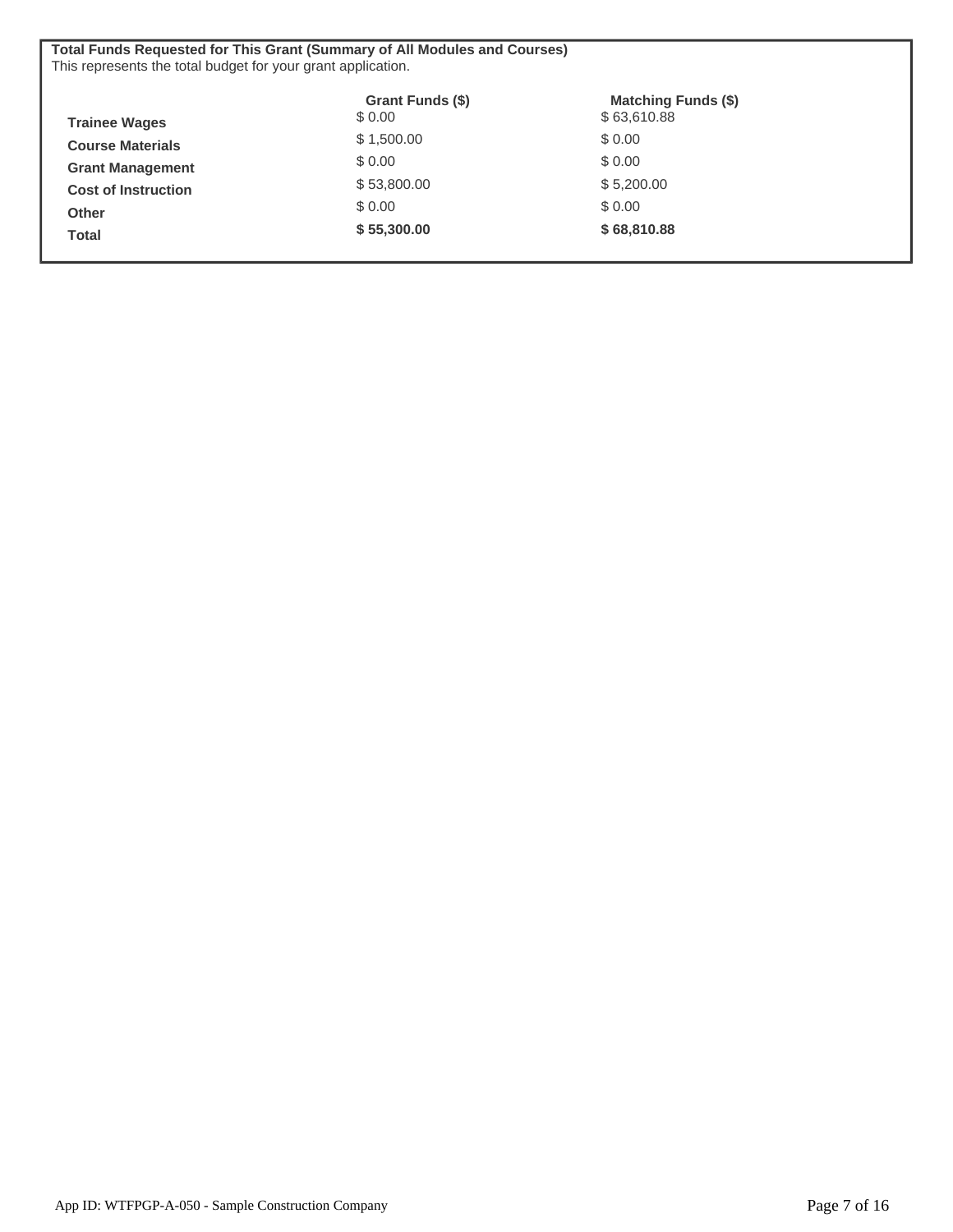|                                     | <b>Training Module: Project Management</b>           |                                                                                  |                                                                                                                                     |
|-------------------------------------|------------------------------------------------------|----------------------------------------------------------------------------------|-------------------------------------------------------------------------------------------------------------------------------------|
| <b>Module Number</b><br>1           | Name of Module *<br><b>Project Management</b>        | <b>Training Subject*</b><br>Process Improvement & Quality Assurance Systems      |                                                                                                                                     |
| <b>Module Objective *</b>           |                                                      | anticipate and adapt to changes, so that projects are on time, within budgetetc. | (Sample Objective) The Project Management training will help project managers and internal support staff to better manage projects, |
| <b>Key Performance Indicators *</b> |                                                      |                                                                                  | (Sample KPIs) This training will help us to reduce average time to bid by 25%, from X #of weeks to Y# of weeks It will increase the |
|                                     | annual profitability from an average of 4% to 5%etc. |                                                                                  | percentage of "on-time" projects by 20%, from 60% to 72% Improve conformity to design specifications from 92% to 98%Increase        |
|                                     |                                                      | <b>Total Funds Requested for This Module (Summary of All Courses)</b>            |                                                                                                                                     |
|                                     |                                                      | Grant Funds (\$)<br>\$0.00                                                       | <b>Matching Funds (\$)</b><br>\$48,768.00                                                                                           |
| <b>Trainee Wages</b>                |                                                      | \$1,500.00                                                                       | \$0.00                                                                                                                              |
| <b>Course Materials</b>             |                                                      | \$0.00                                                                           | \$0.00                                                                                                                              |
| <b>Grant Management</b>             |                                                      | \$41,100.00                                                                      | \$0.00                                                                                                                              |
| <b>Cost of Instruction</b><br>Other |                                                      | \$0.00                                                                           | \$0.00                                                                                                                              |

# **Courses for Module #1 : Project Management Training Course Title: Intro to Project Management Who is providing this training? \* Course Number Type of Training to be Offered \* Course Hours \* Times Held \* Hours of Instruction Grant Funds For This Course Amount (\$) Explanation Instruction \*** \$ 21,600.00 24 hours x \$300 per hour x 3 cohorts **Course Materials \*** \$ 1,500.00 Workbook and DVD for 30 people (\$50 each) Grant Management \$ 0.00 **Other \***  $$0.00$ **Total Grant Funds \$ 23,100.00 Cost to Grant per Hour of Training** \$ 320.83**Confirm that none of the grant funds requested above include unallowable expenses such as fees for application development, consulting services or travel expenses.** Yes **Please Note:** In most cases, requests for grant funds for instructor-led group training should not exceed \$350 per hour of instruction (including materials). Please review **[Program Guidelines](http://workforcetrainingfund.org/apply/general-program/general-program-training-grant-request-applications/#program-guidelines)** for more information. Sample XYZ Training Co. 1.1 Group Training; Instructor Led Training; Private Training Course; On-Site at Company 24 3 72.00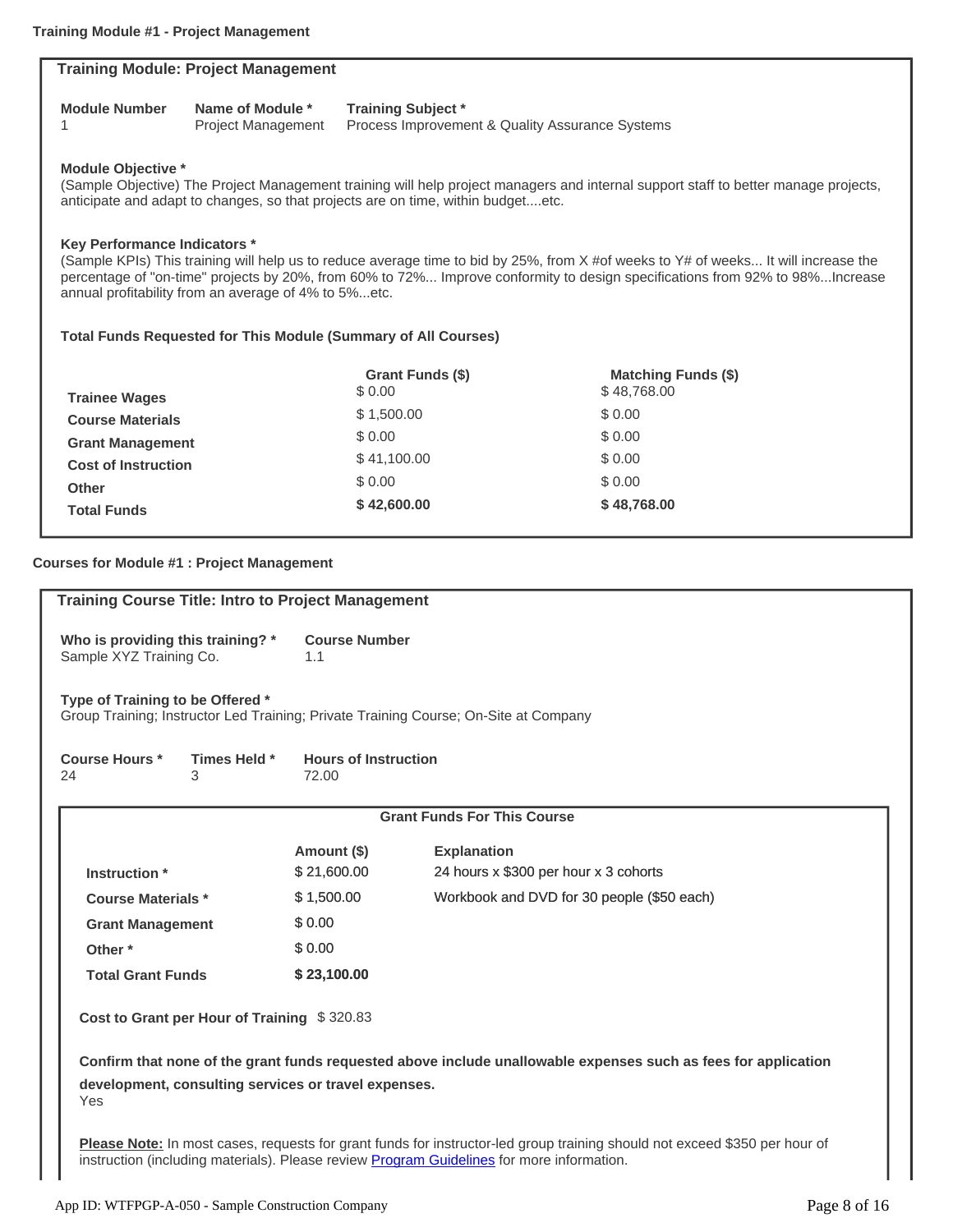| <b>Course Participants</b>                                  |               |                                                 | <b>Matching Funds For This Course</b>      |                                       |                                                                |
|-------------------------------------------------------------|---------------|-------------------------------------------------|--------------------------------------------|---------------------------------------|----------------------------------------------------------------|
|                                                             | <b>Number</b> | Number of<br><b>Participants Training Hours</b> | Average<br><b>Hourly Wage</b><br>$($ \$)   | Cost of<br><b>Benefits</b><br>$(\% )$ | <b>Total Trainee Wage Expense</b><br>(Including Benefits) (\$) |
| <b>Managers &amp;</b><br>Administrators *                   | 2             | 24                                              | \$45.00                                    | 28%                                   | \$2.764.80                                                     |
| <b>Professional &amp;</b><br>Technical *                    | 0             | 24                                              | \$0.00                                     | 28%                                   | \$0.00                                                         |
| Sales & Marketing *                                         | 2             | 24                                              | \$28.00                                    | 28%                                   | \$1,720.32                                                     |
| <b>Production/Construction 25</b><br>$\star$                |               | 24                                              | \$30.00                                    | 28%                                   | \$23,040.00                                                    |
| Service *                                                   | $\mathbf 0$   | 24                                              | \$0.00                                     | 28%                                   | \$0.00                                                         |
| <b>Administrative Support</b><br>& Clerical *               | 1             | 24                                              | \$16.50                                    | 28%                                   | \$506.88                                                       |
| <b>Total</b>                                                | 30            |                                                 |                                            |                                       | \$28,032.00                                                    |
| <b>Total Funds Requested for this Course</b><br>\$23,100.00 |               | \$28,032.00                                     | <b>Total Trainee Wages for this Course</b> |                                       |                                                                |
|                                                             |               |                                                 | Amount (\$)                                |                                       | <b>Explanation</b>                                             |
|                                                             |               |                                                 |                                            |                                       |                                                                |
| <b>Trainee Wages</b>                                        |               |                                                 | \$28,032.00                                |                                       |                                                                |
| <b>Instruction</b>                                          |               |                                                 | \$0.00                                     |                                       |                                                                |
| <b>Course Materials</b>                                     |               |                                                 | \$0.00                                     |                                       |                                                                |
| <b>Grant Management</b>                                     |               |                                                 | \$0.00                                     |                                       |                                                                |
| Other                                                       |               |                                                 | \$0.00                                     |                                       |                                                                |

| <b>Training Course Title: Intermediate Project Management</b>                                                                                |                                             |                                      |                                       |  |  |
|----------------------------------------------------------------------------------------------------------------------------------------------|---------------------------------------------|--------------------------------------|---------------------------------------|--|--|
| Who is providing this training? *<br>Sample XYZ Training Co.                                                                                 |                                             | <b>Course Number</b><br>1.2          |                                       |  |  |
| Type of Training to be Offered *<br>Group Training; Classroom Training; Instructor Led Training; Private Training Course; On-Site at Company |                                             |                                      |                                       |  |  |
| <b>Course Hours *</b><br>30                                                                                                                  | Times Held *<br>2                           | <b>Hours of Instruction</b><br>60.00 |                                       |  |  |
|                                                                                                                                              |                                             |                                      | <b>Grant Funds For This Course</b>    |  |  |
|                                                                                                                                              |                                             | Amount (\$)                          | <b>Explanation</b>                    |  |  |
| Instruction *                                                                                                                                |                                             | \$19,500.00                          | 30 hours x \$325 per hour x 2 cohorts |  |  |
| <b>Course Materials *</b>                                                                                                                    |                                             | \$0.00                               |                                       |  |  |
| <b>Grant Management</b>                                                                                                                      |                                             | \$0.00                               |                                       |  |  |
| Other *                                                                                                                                      |                                             | \$0.00                               |                                       |  |  |
| <b>Total Grant Funds</b>                                                                                                                     |                                             | \$19,500.00                          |                                       |  |  |
|                                                                                                                                              | Cost to Grant per Hour of Training \$325.00 |                                      |                                       |  |  |

 $\overline{\phantom{a}}$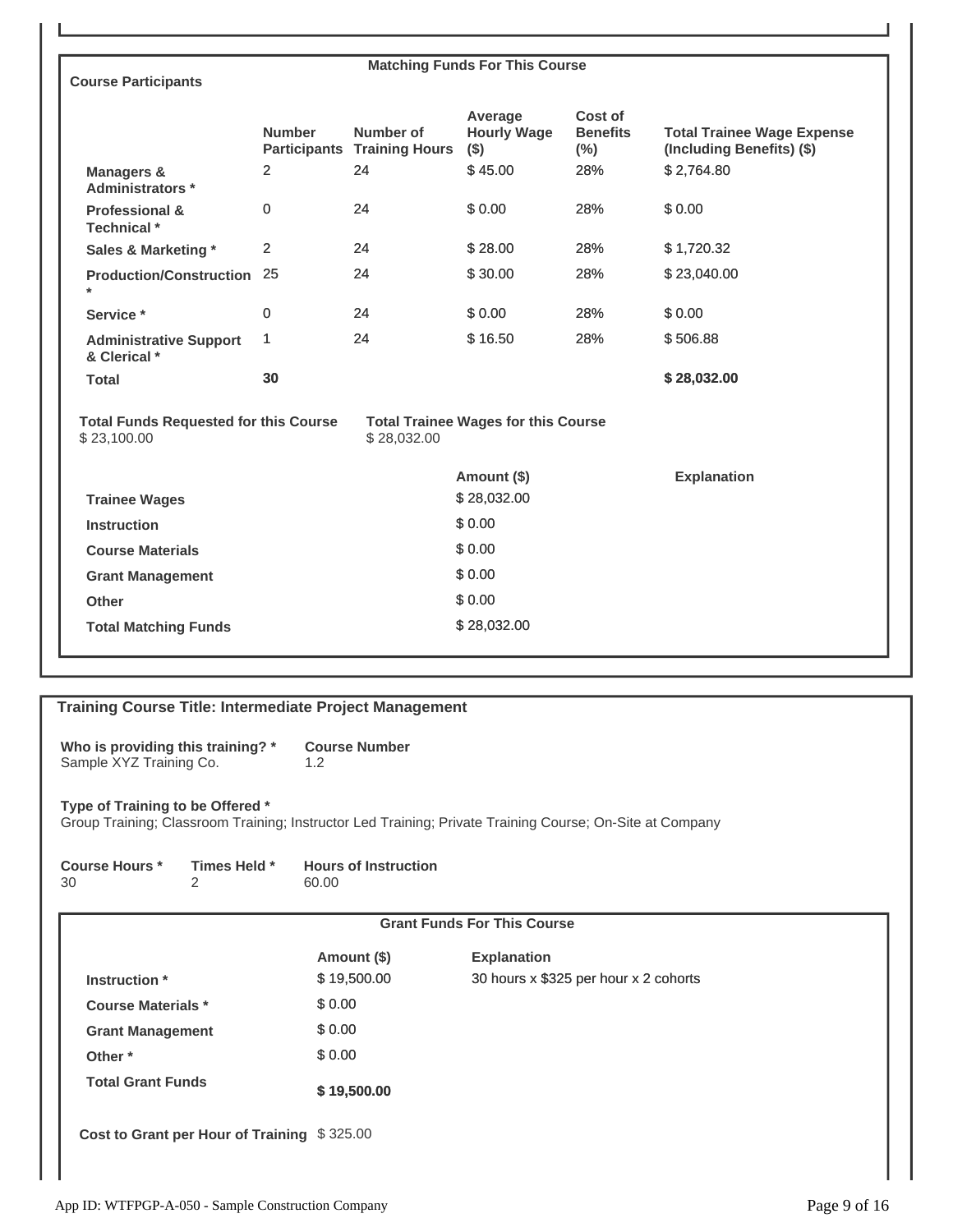**Confirm that none of the grant funds requested above include unallowable expenses such as fees for application development, consulting services or travel expenses.** Yes

**Please Note:** In most cases, requests for grant funds for instructor-led group training should not exceed \$350 per hour of instruction (including materials). Please review [Program Guidelines](http://workforcetrainingfund.org/apply/general-program/general-program-training-grant-request-applications/#program-guidelines) for more information.

| <b>Matching Funds For This Course</b>                       |                |                                                 |                                            |                                      |                                                                |
|-------------------------------------------------------------|----------------|-------------------------------------------------|--------------------------------------------|--------------------------------------|----------------------------------------------------------------|
| <b>Course Participants</b>                                  |                |                                                 |                                            |                                      |                                                                |
|                                                             | <b>Number</b>  | Number of<br><b>Participants Training Hours</b> | Average<br><b>Hourly Wage</b><br>$($ \$)   | Cost of<br><b>Benefits</b><br>$(\%)$ | <b>Total Trainee Wage Expense</b><br>(Including Benefits) (\$) |
| <b>Managers &amp;</b><br>Administrators *                   | $\overline{2}$ | 30                                              | \$45.00                                    | 28%                                  | \$3,456.00                                                     |
| <b>Professional &amp;</b><br>Technical *                    | 0              | 30                                              | \$0.00                                     | 28%                                  | \$0.00                                                         |
| Sales & Marketing *                                         | $\Omega$       | 30                                              | \$28.00                                    | 28%                                  | \$0.00                                                         |
| <b>Production/Construction 15</b><br>$\star$                |                | 30                                              | \$30.00                                    | 28%                                  | \$17,280.00                                                    |
| Service*                                                    | 0              | 30                                              | \$0.00                                     | 28%                                  | \$0.00                                                         |
| <b>Administrative Support</b><br>& Clerical *               | 0              | 30                                              | \$16.50                                    | 28%                                  | \$0.00                                                         |
| <b>Total</b>                                                | 17             |                                                 |                                            |                                      | \$20,736.00                                                    |
| <b>Total Funds Requested for this Course</b><br>\$19,500.00 |                | \$20,736.00                                     | <b>Total Trainee Wages for this Course</b> |                                      |                                                                |
|                                                             |                |                                                 | Amount (\$)                                |                                      | <b>Explanation</b>                                             |
| <b>Trainee Wages</b>                                        |                |                                                 | \$20,736.00                                |                                      |                                                                |
| <b>Instruction</b>                                          |                |                                                 | \$0.00                                     |                                      |                                                                |
| <b>Course Materials</b>                                     |                |                                                 | \$0.00                                     |                                      |                                                                |
| <b>Grant Management</b>                                     |                |                                                 | \$0.00                                     |                                      |                                                                |
| Other                                                       |                |                                                 | \$0.00                                     |                                      |                                                                |
| <b>Total Matching Funds</b>                                 |                |                                                 | \$20,736.00                                |                                      |                                                                |
|                                                             |                |                                                 |                                            |                                      |                                                                |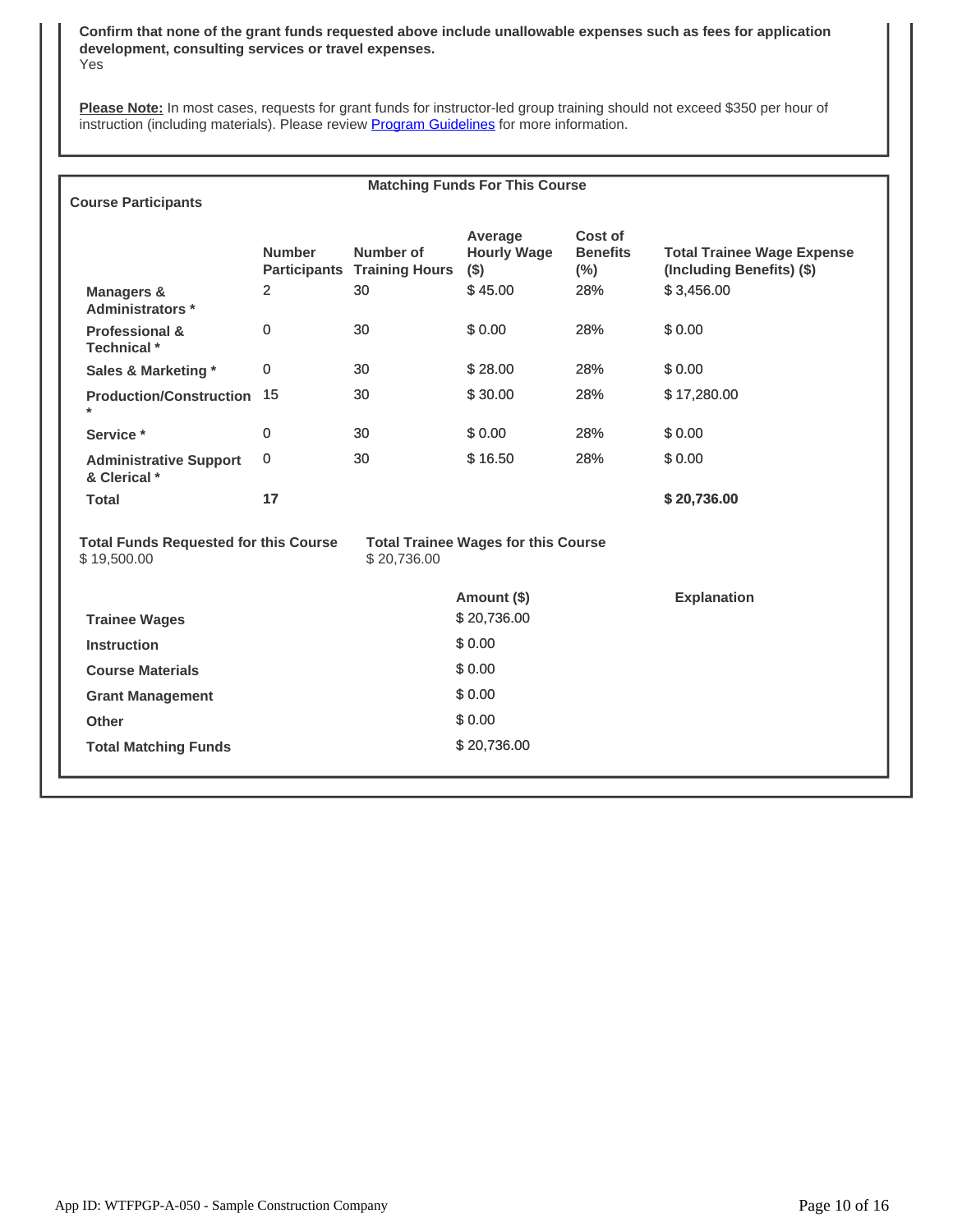| <b>Training Module: Presentation Skills</b>                                                                                                                                                                                              |                                                                                                                                                                                                                                                     |                                                                       |                            |  |  |  |  |
|------------------------------------------------------------------------------------------------------------------------------------------------------------------------------------------------------------------------------------------|-----------------------------------------------------------------------------------------------------------------------------------------------------------------------------------------------------------------------------------------------------|-----------------------------------------------------------------------|----------------------------|--|--|--|--|
|                                                                                                                                                                                                                                          |                                                                                                                                                                                                                                                     |                                                                       |                            |  |  |  |  |
| <b>Module Number</b><br>2                                                                                                                                                                                                                | Name of Module *<br><b>Presentation Skills</b>                                                                                                                                                                                                      | <b>Training Subject *</b><br>Sales & Customer Service                 |                            |  |  |  |  |
| <b>Module Objective *</b><br>(Sample Objective)It is critical to our growth to increase the number of projects underwayThe Presentation Skills training will improve<br>the skills of client facing and internal staff in order to  etc. |                                                                                                                                                                                                                                                     |                                                                       |                            |  |  |  |  |
|                                                                                                                                                                                                                                          | Key Performance Indicators *<br>(Sample KPIs) Increase the "win" ratio from 50% to 60% of all bids, Generate more qualified leads from 20 per month to 25 per<br>monthReduce average time to bid by 25% from $X \#$ of weeks to Y $\#$ of weeksetc. |                                                                       |                            |  |  |  |  |
|                                                                                                                                                                                                                                          |                                                                                                                                                                                                                                                     | <b>Total Funds Requested for This Module (Summary of All Courses)</b> |                            |  |  |  |  |
|                                                                                                                                                                                                                                          |                                                                                                                                                                                                                                                     | <b>Grant Funds (\$)</b>                                               | <b>Matching Funds (\$)</b> |  |  |  |  |
| <b>Trainee Wages</b>                                                                                                                                                                                                                     |                                                                                                                                                                                                                                                     | \$0.00                                                                | \$12,395.52                |  |  |  |  |
| <b>Course Materials</b>                                                                                                                                                                                                                  |                                                                                                                                                                                                                                                     | \$ 0.00                                                               | \$ 0.00                    |  |  |  |  |
| <b>Grant Management</b>                                                                                                                                                                                                                  |                                                                                                                                                                                                                                                     | \$0.00                                                                | \$0.00                     |  |  |  |  |
| <b>Cost of Instruction</b>                                                                                                                                                                                                               |                                                                                                                                                                                                                                                     | \$9,900.00                                                            | \$0.00                     |  |  |  |  |
| <b>Other</b>                                                                                                                                                                                                                             |                                                                                                                                                                                                                                                     | \$0.00                                                                | \$0.00                     |  |  |  |  |
| <b>Total Funds</b>                                                                                                                                                                                                                       |                                                                                                                                                                                                                                                     | \$9,900.00                                                            | \$12,395.52                |  |  |  |  |

# **Courses for Module #2 : Presentation Skills**

| <b>Training Course Title: Perfect Your Pitch</b>                                                                                                                                                                               |                                      |                                                                                                          |  |  |  |
|--------------------------------------------------------------------------------------------------------------------------------------------------------------------------------------------------------------------------------|--------------------------------------|----------------------------------------------------------------------------------------------------------|--|--|--|
| Who is providing this training? *<br>Sample ABC Provider                                                                                                                                                                       | <b>Course Number</b><br>2.1          |                                                                                                          |  |  |  |
| Type of Training to be Offered *                                                                                                                                                                                               |                                      | Group Training; Classroom Training; Instructor Led Training; Private Training Course; On-Site at Company |  |  |  |
| <b>Course Hours *</b><br>Times Held *<br>2<br>18                                                                                                                                                                               | <b>Hours of Instruction</b><br>36.00 |                                                                                                          |  |  |  |
|                                                                                                                                                                                                                                |                                      | <b>Grant Funds For This Course</b>                                                                       |  |  |  |
|                                                                                                                                                                                                                                | Amount (\$)                          | <b>Explanation</b>                                                                                       |  |  |  |
| Instruction *                                                                                                                                                                                                                  | \$9,900.00                           | 18 hours x \$275 per hour X 2 cohorts                                                                    |  |  |  |
| <b>Course Materials *</b>                                                                                                                                                                                                      | \$0.00                               |                                                                                                          |  |  |  |
| <b>Grant Management</b>                                                                                                                                                                                                        | \$0.00                               |                                                                                                          |  |  |  |
| Other <sup>*</sup>                                                                                                                                                                                                             | \$0.00                               |                                                                                                          |  |  |  |
| <b>Total Grant Funds</b>                                                                                                                                                                                                       | \$9,900.00                           |                                                                                                          |  |  |  |
| Cost to Grant per Hour of Training \$275.00                                                                                                                                                                                    |                                      |                                                                                                          |  |  |  |
| Confirm that none of the grant funds requested above include unallowable expenses such as fees for application<br>development, consulting services or travel expenses.<br>Yes                                                  |                                      |                                                                                                          |  |  |  |
| Please Note: In most cases, requests for grant funds for instructor-led group training should not exceed \$350 per hour of<br>instruction (including materials). Please review <b>Program Guidelines</b> for more information. |                                      |                                                                                                          |  |  |  |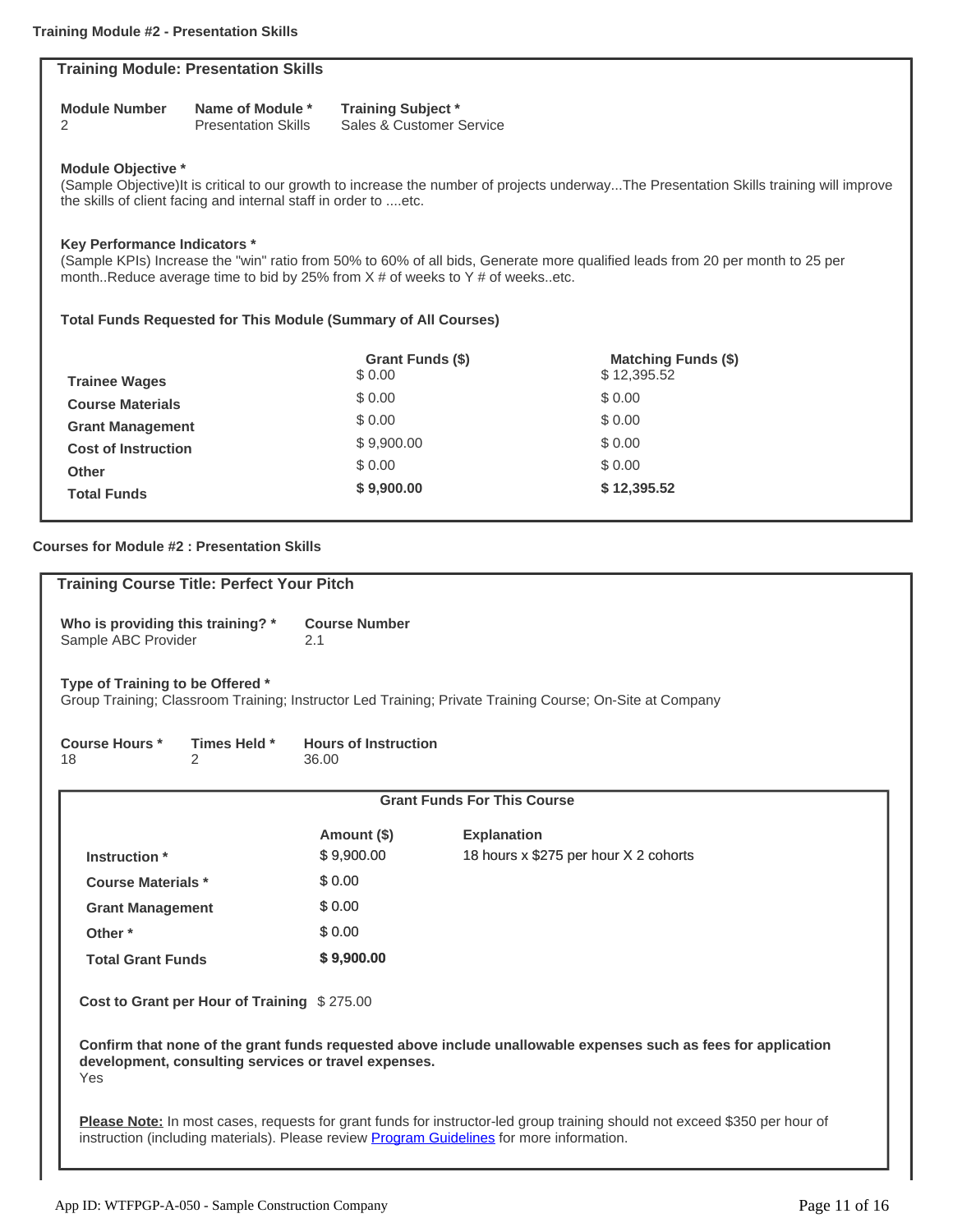| <b>Matching Funds For This Course</b>                                                                                   |               |                                                 |                                          |                                      |                                                                |
|-------------------------------------------------------------------------------------------------------------------------|---------------|-------------------------------------------------|------------------------------------------|--------------------------------------|----------------------------------------------------------------|
| <b>Course Participants</b>                                                                                              |               |                                                 |                                          |                                      |                                                                |
|                                                                                                                         | <b>Number</b> | Number of<br><b>Participants Training Hours</b> | Average<br><b>Hourly Wage</b><br>$($ \$) | Cost of<br><b>Benefits</b><br>$(\%)$ | <b>Total Trainee Wage Expense</b><br>(Including Benefits) (\$) |
| <b>Managers &amp;</b><br>Administrators *                                                                               | 4             | 18                                              | \$45.00                                  | 28%                                  | \$4,147.20                                                     |
| <b>Professional &amp;</b><br>Technical *                                                                                | 0             | 18                                              | \$0.00                                   | 28%                                  | \$0.00                                                         |
| Sales & Marketing *                                                                                                     | 4             | 18                                              | \$28.00                                  | 28%                                  | \$2,580.48                                                     |
| Production/Construction 6<br>$\star$                                                                                    |               | 18                                              | \$30.00                                  | 28%                                  | \$4,147.20                                                     |
| Service *                                                                                                               | 0             | 18                                              | \$0.00                                   | 28%                                  | \$0.00                                                         |
| <b>Administrative Support</b><br>& Clerical *                                                                           | 4             | 18                                              | \$16.50                                  | 28%                                  | \$1,520.64                                                     |
| <b>Total</b>                                                                                                            | 18            |                                                 |                                          |                                      | \$12,395.52                                                    |
| <b>Total Funds Requested for this Course</b><br><b>Total Trainee Wages for this Course</b><br>\$9,900.00<br>\$12,395.52 |               |                                                 |                                          |                                      |                                                                |
|                                                                                                                         |               |                                                 | Amount (\$)                              |                                      | <b>Explanation</b>                                             |
| <b>Trainee Wages</b>                                                                                                    |               |                                                 | \$12,395.52                              |                                      |                                                                |
| <b>Instruction</b>                                                                                                      |               |                                                 | \$0.00                                   |                                      |                                                                |
| <b>Course Materials</b>                                                                                                 |               |                                                 | \$0.00                                   |                                      |                                                                |
| <b>Grant Management</b>                                                                                                 |               |                                                 | \$0.00                                   |                                      |                                                                |
| Other                                                                                                                   |               |                                                 | \$0.00                                   |                                      |                                                                |
| <b>Total Matching Funds</b>                                                                                             |               |                                                 | \$12,395.52                              |                                      |                                                                |
|                                                                                                                         |               |                                                 |                                          |                                      |                                                                |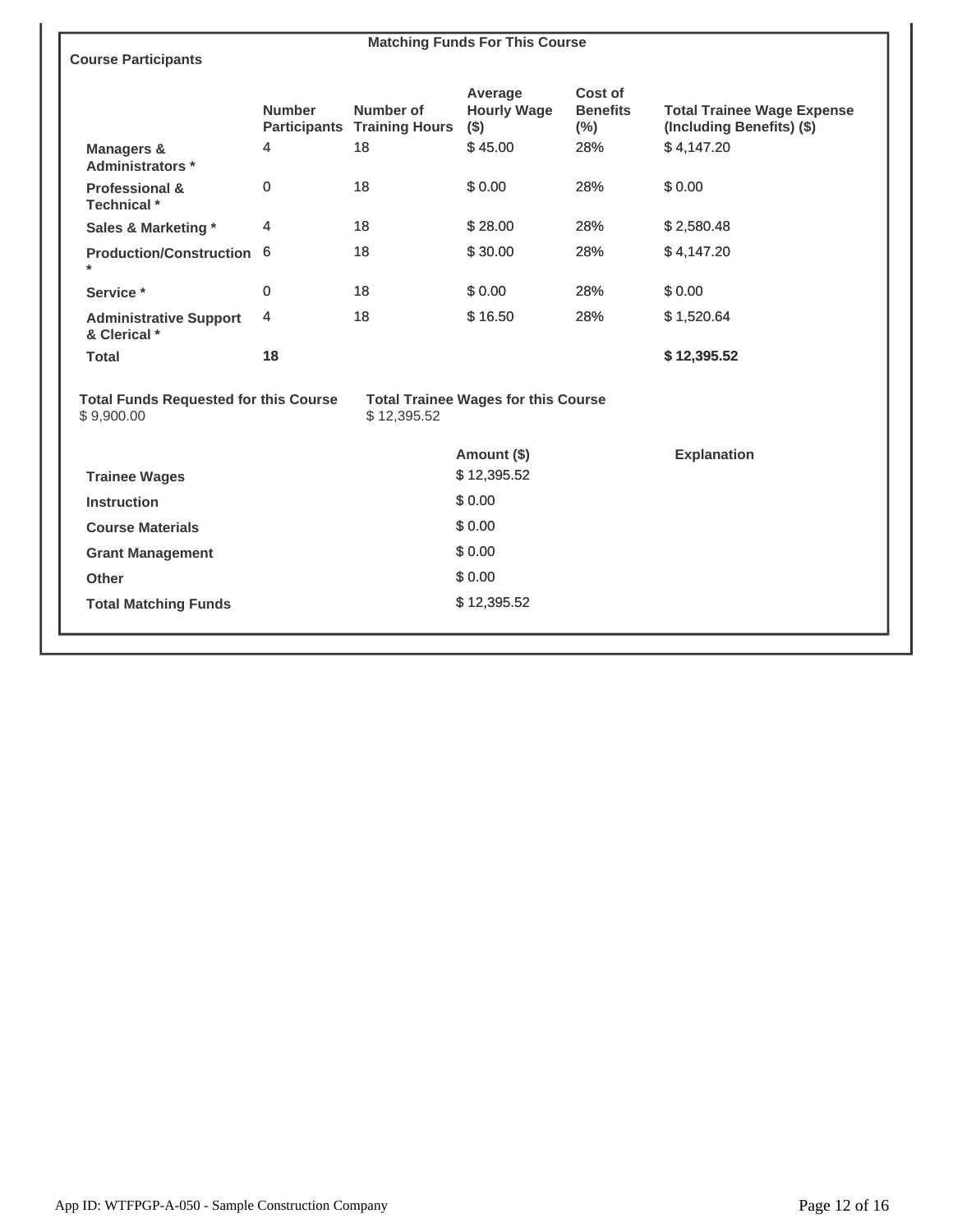|                                                                                                                                  | <b>Training Module: Customer Service</b>                                                   |                                             |                                                       |  |  |
|----------------------------------------------------------------------------------------------------------------------------------|--------------------------------------------------------------------------------------------|---------------------------------------------|-------------------------------------------------------|--|--|
|                                                                                                                                  | <b>Module Number</b><br>3                                                                  | Name of Module *<br><b>Customer Service</b> | <b>Training Subject *</b><br>Sales & Customer Service |  |  |
|                                                                                                                                  | Module Objective *<br>(Sample Objective) The Customer Service Training will help us toetc. |                                             |                                                       |  |  |
| <b>Key Performance Indicators *</b><br>(Sample KPIs) Reduce the # of customer complaints by 30% from 10 to 7 per quarterIncrease |                                                                                            |                                             |                                                       |  |  |

conformity to design specifications from 92% to 98%... Increase the # of client referrals from 2 per month to 3 per month...Increase average customer service satisfaction 10% from 3.94 to 4.44 (measured using customer satisfaction survey w/ scale of 1 to 5).

## **Total Funds Requested for This Module (Summary of All Courses)**

|                            | Grant Funds (\$) | <b>Matching Funds (\$)</b> |
|----------------------------|------------------|----------------------------|
| <b>Trainee Wages</b>       | \$ 0.00          | \$2,447.36                 |
| <b>Course Materials</b>    | \$0.00           | \$0.00                     |
| <b>Grant Management</b>    | \$0.00           | \$0.00                     |
| <b>Cost of Instruction</b> | \$2,800.00       | \$5,200.00                 |
| <b>Other</b>               | \$0.00           | \$0.00                     |
| <b>Total Funds</b>         | \$2,800.00       | \$7,647.36                 |

## **Courses for Module #3 : Customer Service**

| <b>Training Course Title: Customer Service 101</b>                                                                                                                            |                                                                                                                                                                                                                                                                                                 |                                     |  |  |
|-------------------------------------------------------------------------------------------------------------------------------------------------------------------------------|-------------------------------------------------------------------------------------------------------------------------------------------------------------------------------------------------------------------------------------------------------------------------------------------------|-------------------------------------|--|--|
| Who is providing this training? *<br>Sample XYZ Training Co.                                                                                                                  |                                                                                                                                                                                                                                                                                                 | <b>Course Number</b><br>3.1         |  |  |
| Type of Training to be Offered *<br>Off-Site Location; Public Training/Seminar                                                                                                |                                                                                                                                                                                                                                                                                                 |                                     |  |  |
| <b>Course Hours *</b><br>8                                                                                                                                                    | Times Held *                                                                                                                                                                                                                                                                                    | <b>Hours of Instruction</b><br>8.00 |  |  |
|                                                                                                                                                                               |                                                                                                                                                                                                                                                                                                 | <b>Grant Funds For This Course</b>  |  |  |
|                                                                                                                                                                               | Amount<br>$($ \$)                                                                                                                                                                                                                                                                               | <b>Explanation</b>                  |  |  |
| Instruction *                                                                                                                                                                 | \$<br>We are sending these 8 employees to an all day (8 hour seminar.) The cost is \$1,000 per person<br>X 8 people = \$8,000. Since WTFP limits training to \$350 per training hour, we are requesting<br>2,800.00<br>\$2,800 in grant funds and will pay the difference (see matching funds). |                                     |  |  |
| <b>Course</b><br>Materials *                                                                                                                                                  | \$0.00                                                                                                                                                                                                                                                                                          |                                     |  |  |
| Grant<br><b>Management</b>                                                                                                                                                    | \$0.00                                                                                                                                                                                                                                                                                          |                                     |  |  |
| Other <sup>*</sup>                                                                                                                                                            | \$0.00                                                                                                                                                                                                                                                                                          |                                     |  |  |
| <b>Total Grant</b><br><b>Funds</b>                                                                                                                                            | \$<br>2,800.00                                                                                                                                                                                                                                                                                  |                                     |  |  |
| Cost to Grant per Hour of Training \$350.00                                                                                                                                   |                                                                                                                                                                                                                                                                                                 |                                     |  |  |
| Confirm that none of the grant funds requested above include unallowable expenses such as fees for application<br>development, consulting services or travel expenses.<br>Yes |                                                                                                                                                                                                                                                                                                 |                                     |  |  |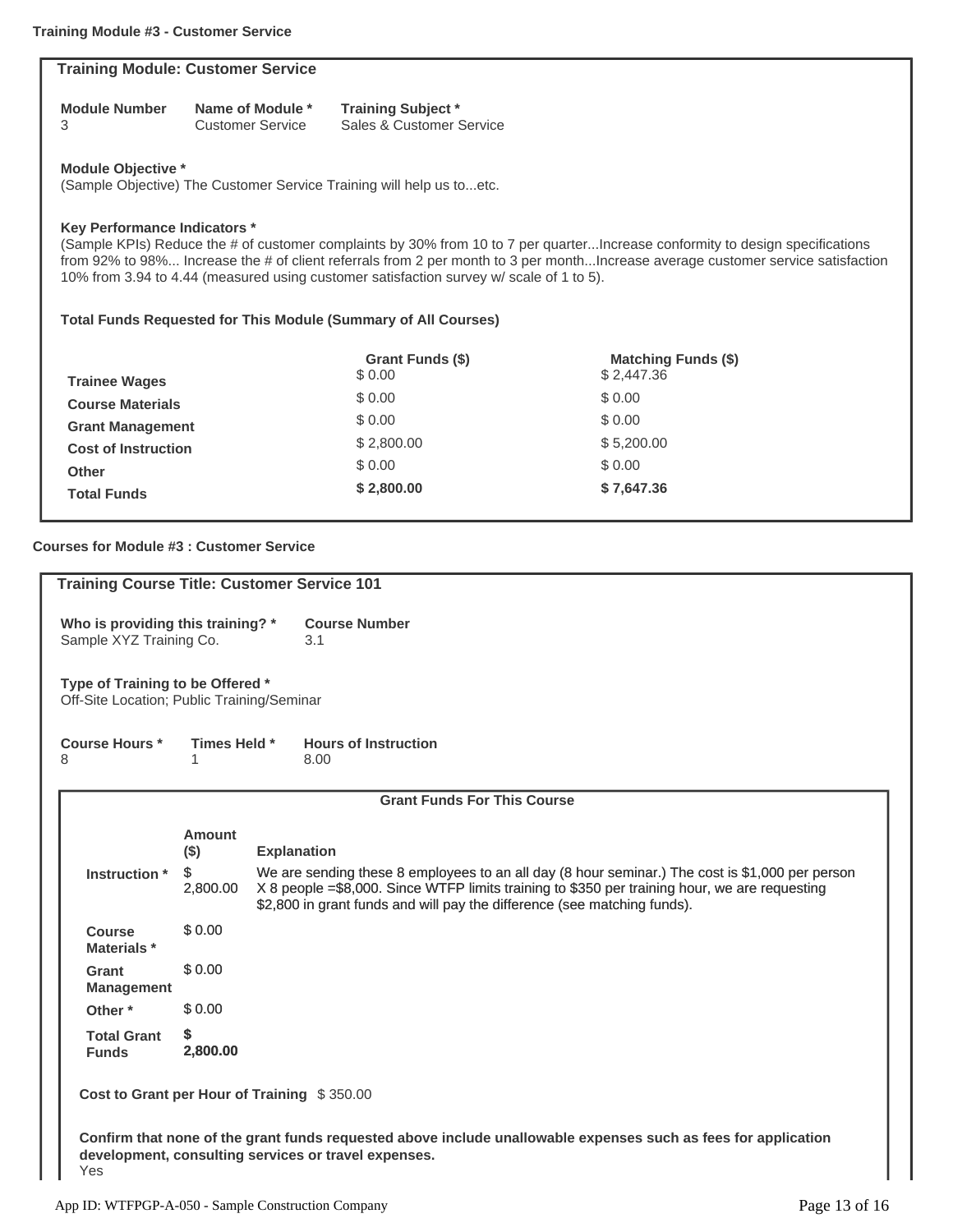**Please Note:** In most cases, requests for grant funds for instructor-led group training should not exceed \$350 per hour of instruction (including materials). Please review [Program Guidelines](http://workforcetrainingfund.org/apply/general-program/general-program-training-grant-request-applications/#program-guidelines) for more information.

| <b>Matching Funds For This Course</b>                                                                                  |                                            |                                                                                                                                                                                      |                                                 |                                          |                                       |                                                                |
|------------------------------------------------------------------------------------------------------------------------|--------------------------------------------|--------------------------------------------------------------------------------------------------------------------------------------------------------------------------------------|-------------------------------------------------|------------------------------------------|---------------------------------------|----------------------------------------------------------------|
| <b>Course Participants</b>                                                                                             |                                            |                                                                                                                                                                                      |                                                 |                                          |                                       |                                                                |
|                                                                                                                        |                                            | <b>Number</b>                                                                                                                                                                        | Number of<br><b>Participants Training Hours</b> | Average<br><b>Hourly Wage</b><br>$($ \$) | Cost of<br><b>Benefits</b><br>$(\% )$ | <b>Total Trainee Wage Expense</b><br>(Including Benefits) (\$) |
| <b>Managers &amp;</b><br>Administrators *                                                                              |                                            | 2                                                                                                                                                                                    | 8                                               | \$45.00                                  | 28%                                   | \$921.60                                                       |
| <b>Professional &amp;</b><br>Technical *                                                                               |                                            | 0                                                                                                                                                                                    | 8                                               | \$0.00                                   | 28%                                   | \$0.00                                                         |
| <b>Sales &amp; Marketing *</b>                                                                                         |                                            | $\overline{2}$                                                                                                                                                                       | 8                                               | \$28.00                                  | 28%                                   | \$573.44                                                       |
| Production/Construction 2<br>$\star$                                                                                   |                                            |                                                                                                                                                                                      | 8                                               | \$30.00                                  | 28%                                   | \$614.40                                                       |
| Service*                                                                                                               |                                            | 0                                                                                                                                                                                    | 8                                               | \$0.00                                   | 28%                                   | \$0.00                                                         |
| <b>Administrative Support</b><br>& Clerical *                                                                          |                                            | $\overline{2}$                                                                                                                                                                       | 8                                               | \$16.50                                  | 28%                                   | \$337.92                                                       |
| <b>Total</b>                                                                                                           |                                            | 8                                                                                                                                                                                    |                                                 |                                          |                                       | \$2,447.36                                                     |
| <b>Total Funds Requested for this Course</b><br><b>Total Trainee Wages for this Course</b><br>\$2,800.00<br>\$2,447.36 |                                            |                                                                                                                                                                                      |                                                 |                                          |                                       |                                                                |
| <b>Trainee</b><br><b>Wages</b>                                                                                         | <b>Amount</b><br>$($ \$)<br>\$<br>2,447.36 | <b>Explanation</b>                                                                                                                                                                   |                                                 |                                          |                                       |                                                                |
| <b>Instruction</b>                                                                                                     | \$<br>5,200.00                             | The 8 hour seminar is \$1,000 per person X 8 people =\$8,000. Since WTFP limits training to \$350<br>per hour, we are requesting \$2,800 in grant funds and will pay the difference. |                                                 |                                          |                                       |                                                                |
| <b>Course</b><br><b>Materials</b>                                                                                      | \$0.00                                     |                                                                                                                                                                                      |                                                 |                                          |                                       |                                                                |
| Grant<br><b>Management</b>                                                                                             | \$0.00                                     |                                                                                                                                                                                      |                                                 |                                          |                                       |                                                                |
| <b>Other</b>                                                                                                           | \$0.00                                     |                                                                                                                                                                                      |                                                 |                                          |                                       |                                                                |
| <b>Total</b><br><b>Matching</b><br><b>Funds</b>                                                                        | \$<br>7,647.36                             |                                                                                                                                                                                      |                                                 |                                          |                                       |                                                                |
|                                                                                                                        |                                            |                                                                                                                                                                                      |                                                 |                                          |                                       |                                                                |

**11. Planned Outcomes: Job Creation**

**Does your company expect to add any additional jobs (i.e. net employment growth) in Massachusetts over the next two years? \***

Yes

**Please explain your answer above by providing the rationale on which you base this expectation and describe how a training grant would impact job growth. \***

(Sample) We expect that the addition of (X number) of new projects per year will result in four new full time jobs. Seven of these will be in the Production /Construction category, and we will hire one new manager.

**Estimated Jobs Created \* 4 Estimated Wages \***  $$39.00$  **Hourly or Annually? \* Hourly** 

**Will the proposed training preserve jobs that would otherwise be lost in the absence of training? \*** No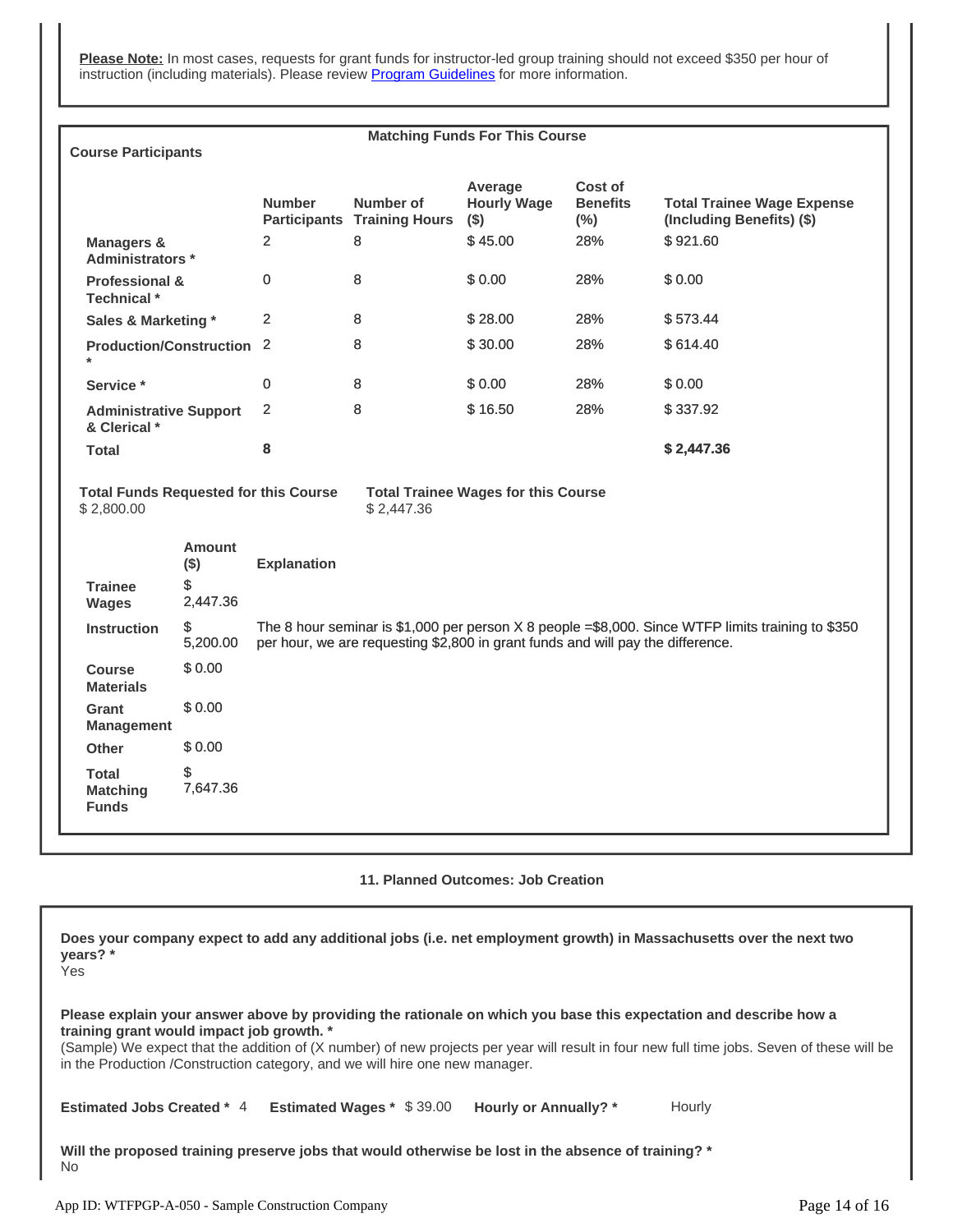## **12. Planned Outcomes: Wage Impact**

**Will the proposed training lead to wage increases for employees to be trained by the end of the grant? \* Explanation \* Number of Employees \* 41 Estimated Increase \* 3.50%** Yes All of the employees that complete one or more course will receive an annual wage increase that is 1.5% greater than average (3.5% per year vs. 2% per year) Historical Increase \* (%) 2.00%

#### **13. Attachments**

| <b>File Name</b><br><b>Cover Letter</b><br><b>SAMPLE Cover Letter.docx</b> | <b>Description</b>                                                                 |
|----------------------------------------------------------------------------|------------------------------------------------------------------------------------|
| <b>Certificate of Good Standing</b>                                        | <b>File Name</b><br><b>Description</b><br>Sample dor-cert-good-standing.pdf        |
| <b>Training Course Description</b>                                         | <b>File Name</b><br><b>Description</b><br>Customer Service 101 (Sample).docx       |
| <b>Training Course Description</b>                                         | <b>File Name</b><br><b>Description</b><br>Intermediate Project Mgmt. (Sample).docx |
| <b>Training Course Description</b>                                         | <b>File Name</b><br><b>Description</b><br>Intro to Project Mgmt. (Sample).docx     |
| <b>Training Course Description</b>                                         | <b>File Name</b><br><b>Description</b><br>Perfect your Pitch.docx                  |
| <b>Union Letter of Support</b>                                             | <b>File Name</b><br><b>Description</b><br>Sample Union Letter LOCAL XYZ UNION.docx |

**14. Authorize and Submit Your Application**

I certify that all information contained in this application is true and accurate and understand that falsification of information may be cause for application nonreview, award revocation and/or debarment. If selected, I agree to meet the matching obligations outlined in this application. In addition, I certify the following:

· I / We, the undersigned, do herby certify that my business has complied with all laws of the Commonwealth of Massachusetts relating to: taxes, reporting of employees and contractors, and withholding and remittance of child support (M.G.L. c. 62C, § 49A(a)); unemployment insurance contributions (M.G.L. c. 151A, § 19A); workers' compensation insurance (M.G.L. c. 152, § 25A and 25C(6)); and classification of employees (M.G.L. c. 149, § 148B). I understand that compliance with these laws may be verified by multiple government entities and that false attestation of compliance may be considered just cause of denial of application and other penalties.